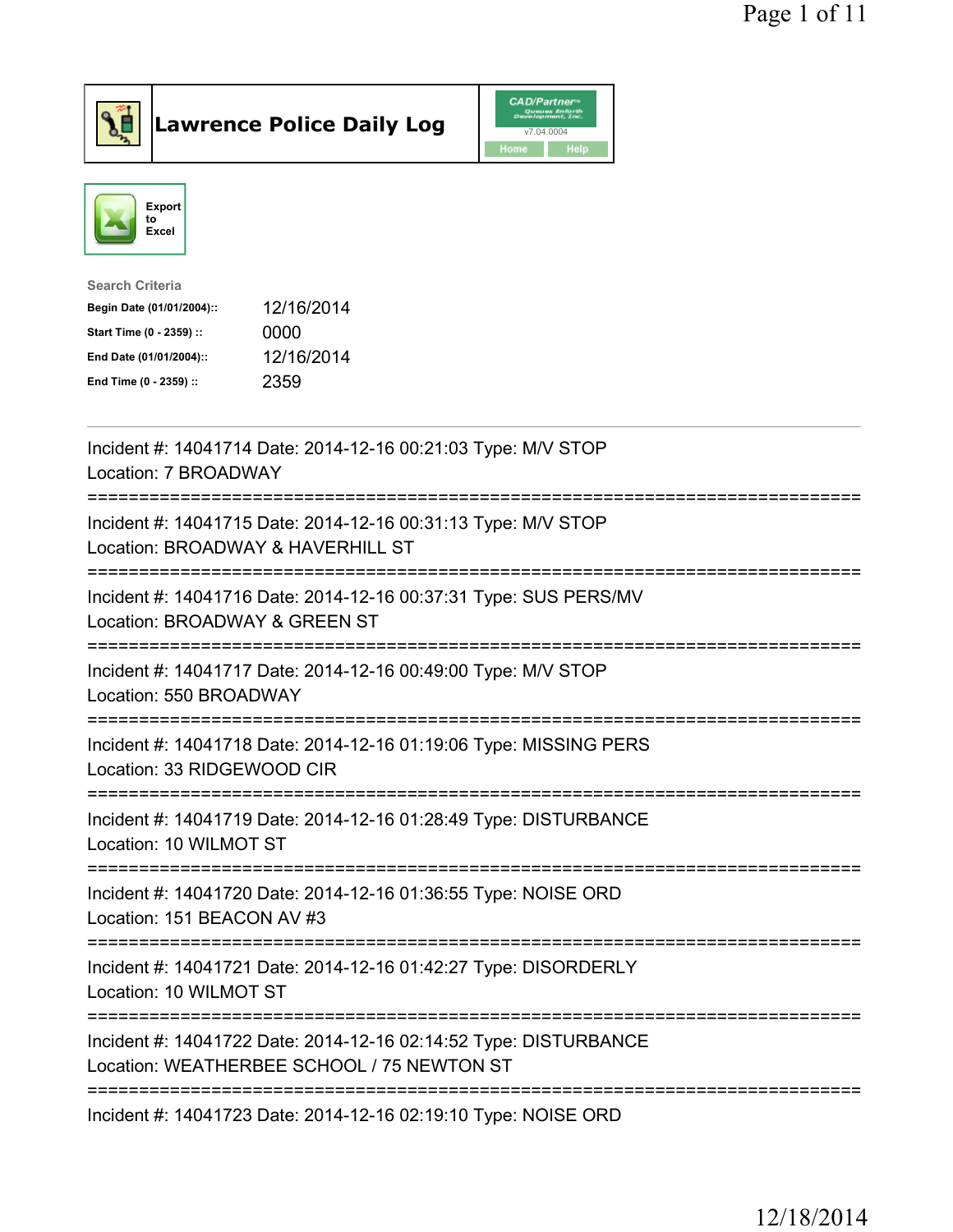| Location: 27 DRACUT ST                                                                                                                             |
|----------------------------------------------------------------------------------------------------------------------------------------------------|
| Incident #: 14041724 Date: 2014-12-16 02:20:46 Type: ALARMS<br>Location: 99 ESSEX ST                                                               |
| Incident #: 14041725 Date: 2014-12-16 03:01:15 Type: DOMESTIC/PROG<br>Location: 222 ESSEX ST #204                                                  |
| Incident #: 14041726 Date: 2014-12-16 03:45:49 Type: ALARMS<br>Location: EL MERCADITO GROCERY / 49 WALNUT ST                                       |
| Incident #: 14041727 Date: 2014-12-16 04:13:31 Type: ALARMS<br>Location: SANTANDER BANK / 460 S UNION ST                                           |
| Incident #: 14041728 Date: 2014-12-16 07:51:07 Type: STOL/MV/PAS<br>Location: BAILEY ST & FOSTER ST                                                |
| Incident #: 14041729 Date: 2014-12-16 08:03:57 Type: ALARMS<br>Location: SANTANDER BANK / 460 S UNION ST<br>;===================================== |
| Incident #: 14041730 Date: 2014-12-16 08:06:18 Type: SUS PERS/MV<br>Location: 26 W DALTON ST                                                       |
| Incident #: 14041731 Date: 2014-12-16 08:08:13 Type: M/V STOP<br><b>Location: MARKET</b>                                                           |
| Incident #: 14041732 Date: 2014-12-16 08:09:55 Type: DOMESTIC/PROG<br>Location: 202 EXCHANGE ST FL 1                                               |
| Incident #: 14041733 Date: 2014-12-16 08:30:40 Type: ALARM/HOLD<br>Location: WENDY'S / 99 WINTHROP AV                                              |
| Incident #: 14041734 Date: 2014-12-16 08:31:19 Type: RECOV/STOL/MV<br>Location: FARNHAM ST & FOSTER ST                                             |
| Incident #: 14041735 Date: 2014-12-16 08:47:59 Type: AUTO ACC/UNK PI<br>Location: 305 S UNION ST                                                   |
| Incident #: 14041736 Date: 2014-12-16 09:01:37 Type: AUTO ACC/NO PI<br>Location: 205 S UNION ST                                                    |
| Incident #: 14041737 Date: 2014-12-16 09:29:36 Type: LIC PLATE STO<br>Location: 120 BAILEY ST #1                                                   |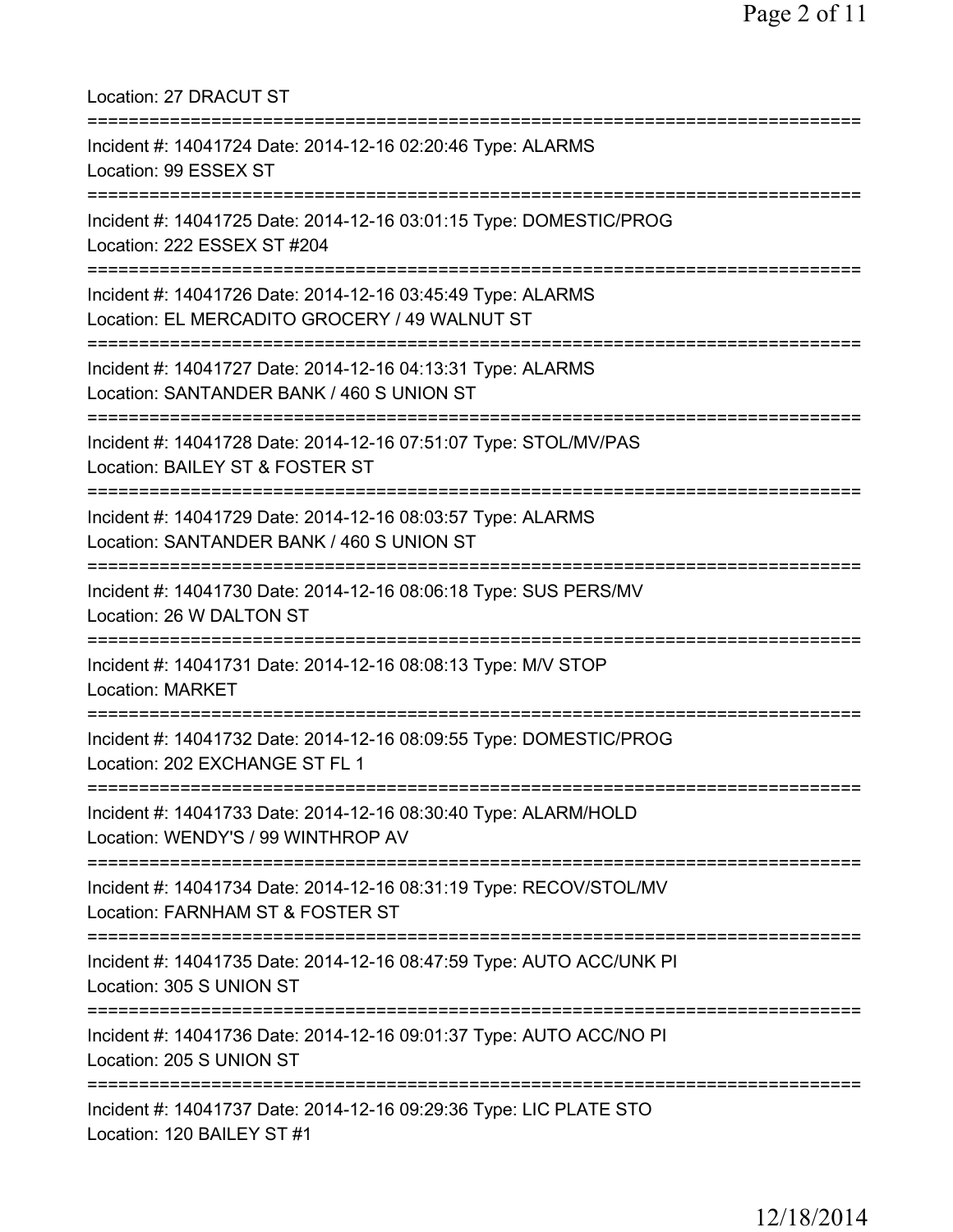| Incident #: 14041738 Date: 2014-12-16 09:59:29 Type: M/V STOP<br>Location: COMMON ST & LAWRENCE ST                                                   |
|------------------------------------------------------------------------------------------------------------------------------------------------------|
| Incident #: 14041739 Date: 2014-12-16 10:28:45 Type: BUILDING CHK<br>Location: 300 CANAL ST                                                          |
| Incident #: 14041740 Date: 2014-12-16 10:33:07 Type: MEDIC SUPPORT<br>Location: 153 SARATOGA ST                                                      |
| Incident #: 14041741 Date: 2014-12-16 10:38:42 Type: MEDIC SUPPORT<br>Location: 227 PARK ST #12                                                      |
| Incident #: 14041742 Date: 2014-12-16 10:52:12 Type: LARCENY/PAST<br>Location: 439 HAMPSHIRE ST                                                      |
| Incident #: 14041743 Date: 2014-12-16 10:53:31 Type: SUS PERS/MV<br>Location: MARKET BASKET / 700 ESSEX ST                                           |
| Incident #: 14041744 Date: 2014-12-16 11:10:04 Type: RECOV/STOL/MV<br>Location: BERKELEY CT                                                          |
| Incident #: 14041745 Date: 2014-12-16 11:20:43 Type: 209A/SERVE<br>Location: 280 BROADWAY #2                                                         |
| Incident #: 14041746 Date: 2014-12-16 11:26:07 Type: M/V STOP<br>Location: 660 S UNION ST                                                            |
| Incident #: 14041747 Date: 2014-12-16 11:35:23 Type: FORGERY PAST<br>Location: 18 MAY ST #1                                                          |
| Incident #: 14041750 Date: 2014-12-16 11:47:56 Type: B&E/MV/PAST<br>Location: 119 OSGOOD ST FL 1                                                     |
| Incident #: 14041748 Date: 2014-12-16 11:48:10 Type: M/V STOP<br>Location: 73 WINTHROP AV                                                            |
| Incident #: 14041749 Date: 2014-12-16 11:50:10 Type: LARCENY/PAST<br>Location: BANK OF AMERICA / 257 ESSEX ST<br>=================================== |
| Incident #: 14041751 Date: 2014-12-16 12:07:31 Type: SUS PERS/MV<br>Location: LAWRENCE ST & MAPLE ST                                                 |
|                                                                                                                                                      |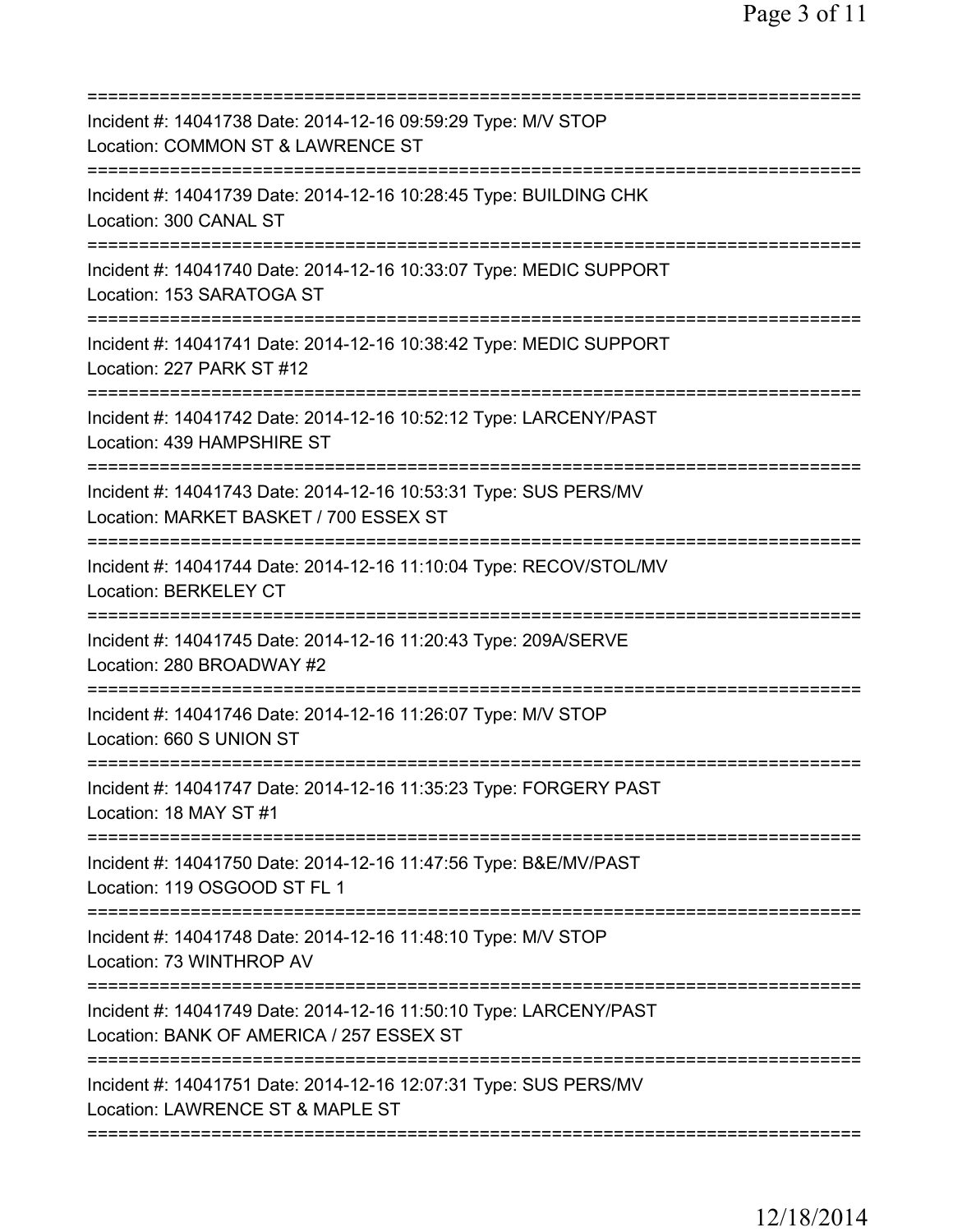| Incident #: 14041752 Date: 2014-12-16 12:19:16 Type: INVEST CONT<br>Location: 14 MORTON ST                                               |
|------------------------------------------------------------------------------------------------------------------------------------------|
| Incident #: 14041753 Date: 2014-12-16 12:32:10 Type: PARK & WALK<br><b>Location: CENTRAL BRIDGE</b>                                      |
| Incident #: 14041754 Date: 2014-12-16 12:35:00 Type: LIC PLATE STO<br>Location: 13 RIVERVIEW PL                                          |
| Incident #: 14041755 Date: 2014-12-16 12:37:30 Type: M/V STOP<br>Location: LAWRENCE ST & PARK ST                                         |
| Incident #: 14041756 Date: 2014-12-16 12:41:18 Type: MEDIC SUPPORT<br>Location: NORTHERN ESSEX COMMUNITY COLLE / 45 FRANKLIN ST          |
| Incident #: 14041757 Date: 2014-12-16 12:46:16 Type: DISTURBANCE<br>Location: 207 S UNION ST #APT 8                                      |
| Incident #: 14041758 Date: 2014-12-16 12:57:56 Type: M/V STOP<br>Location: 35 SALEM ST                                                   |
| Incident #: 14041759 Date: 2014-12-16 13:03:02 Type: INVESTIGATION<br>Location: 188 WATER ST                                             |
| ===================<br>Incident #: 14041760 Date: 2014-12-16 13:04:19 Type: INVESTIGATION<br>Location: SALVATION ARMY / 250 HAVERHILL ST |
| Incident #: 14041761 Date: 2014-12-16 13:14:07 Type: SEX OFFENDER<br>Location: 11 TREMONT ST                                             |
| Incident #: 14041762 Date: 2014-12-16 13:28:47 Type: AUTO ACC/NO PI<br>Location: ANDOVER ST & WINTHROP AV                                |
| ===============================<br>Incident #: 14041763 Date: 2014-12-16 13:31:49 Type: 209A/SERVE<br>Location: 9 EASTON ST              |
| Incident #: 14041764 Date: 2014-12-16 13:32:56 Type: DRUG VIO<br>Location: S BROADWAY & SHATTUCK ST                                      |
| Incident #: 14041765 Date: 2014-12-16 13:35:15 Type: HIT & RUN M/V<br>Location: 81 SUNRAY ST                                             |
| Incident #: 14041766 Date: 2014-12-16 13:37:16 Type: M/V STOP                                                                            |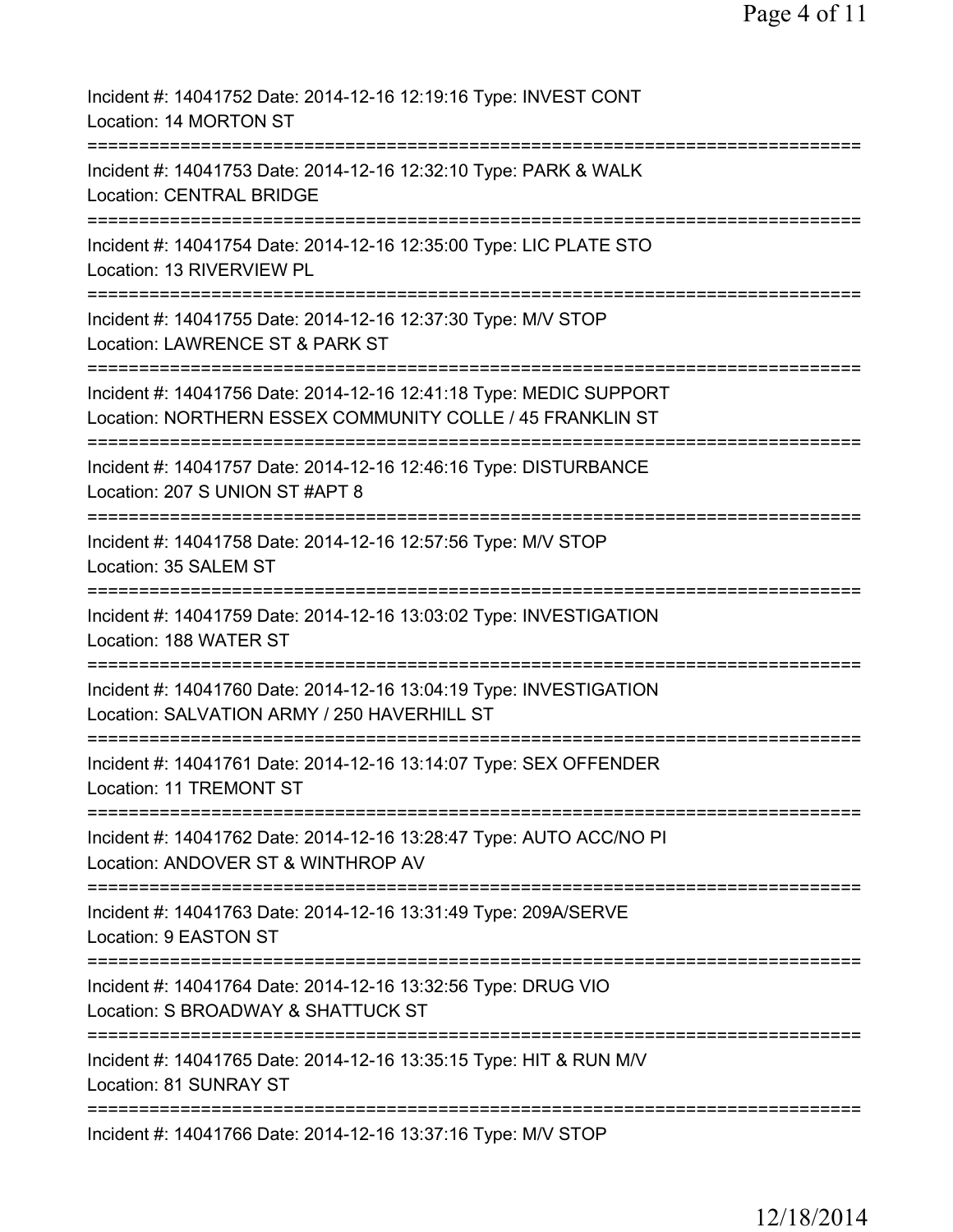Location: HAMPSHIRE ST & LAWRENCE ST =========================================================================== Incident #: 14041767 Date: 2014-12-16 13:49:00 Type: M/V STOP Location: 400 RIVERSIDE DR =========================================================================== Incident #: 14041768 Date: 2014-12-16 13:55:00 Type: 209A/SERVE Location: 116 NEWTON ST =========================================================================== Incident #: 14041769 Date: 2014-12-16 14:06:11 Type: M/V STOP Location: RIVERSIDE DR & MARBLE AV =========================================================================== Incident #: 14041770 Date: 2014-12-16 14:06:32 Type: INVESTIGATION Location: 90 LOWELL ST =========================================================================== Incident #: 14041771 Date: 2014-12-16 14:10:12 Type: INVESTIGATION Location: 393 LOWELL ST =========================================================================== Incident #: 14041772 Date: 2014-12-16 14:14:17 Type: M/V STOP Location: 377 WATER ST =========================================================================== Incident #: 14041773 Date: 2014-12-16 14:23:16 Type: SUS PERS/MV Location: 43 JACKSON ST =========================================================================== Incident #: 14041774 Date: 2014-12-16 14:28:28 Type: SPECIAL CHECK Location: 50 BROADWAY =========================================================================== Incident #: 14041775 Date: 2014-12-16 14:34:54 Type: M/V STOP Location: 234 WATER ST =========================================================================== Incident #: 14041776 Date: 2014-12-16 14:36:38 Type: SHOPLIFTING Location: MARKET BASKET / 700 ESSEX ST =========================================================================== Incident #: 14041777 Date: 2014-12-16 14:37:29 Type: AUTO ACC/NO PI Location: HAFFNERS CAR WASH / 330 S BROADWAY =========================================================================== Incident #: 14041778 Date: 2014-12-16 14:52:41 Type: M/V STOP Location: 129 E HAVERHILL ST =========================================================================== Incident #: 14041779 Date: 2014-12-16 14:57:08 Type: M/V STOP Location: COMMON ST & FRANKLIN ST =========================================================================== Incident #: 14041780 Date: 2014-12-16 15:00:01 Type: 209A/SERVE Location: 47 S BOWDOIN ST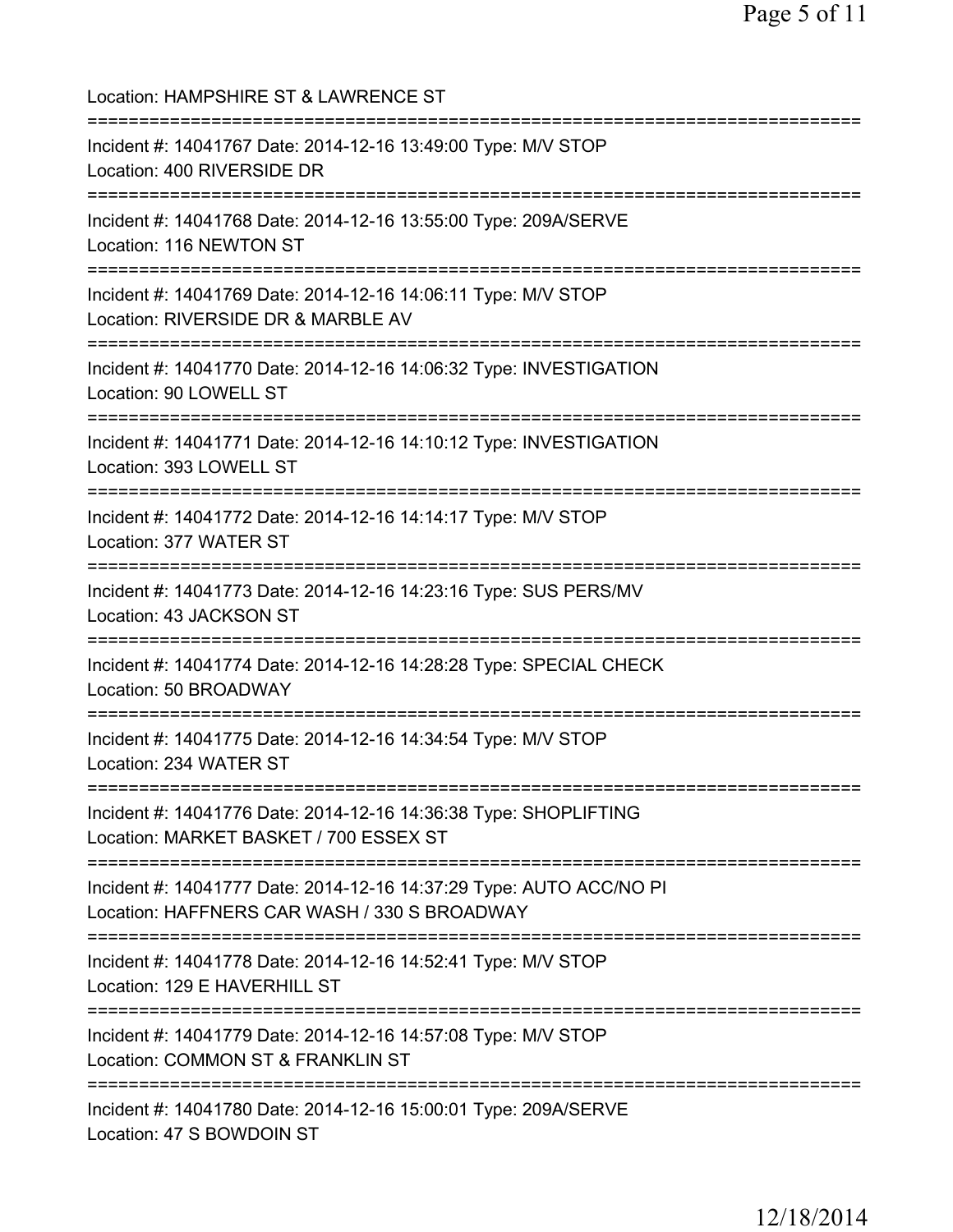| Incident #: 14041781 Date: 2014-12-16 15:13:15 Type: TOW OF M/V<br><b>Location: 1 GENERAL ST</b><br>===================<br>================ |
|---------------------------------------------------------------------------------------------------------------------------------------------|
| Incident #: 14041782 Date: 2014-12-16 15:19:21 Type: M/V STOP<br>Location: GUIL / BODWELL ST & WARREN ST                                    |
| Incident #: 14041783 Date: 2014-12-16 15:25:59 Type: SEX OFF. PAST<br>Location: 35 BROMFIELD ST                                             |
| Incident #: 14041784 Date: 2014-12-16 15:27:15 Type: MEDIC SUPPORT<br>Location: 11 JEFFERSON ST                                             |
| Incident #: 14041786 Date: 2014-12-16 15:33:06 Type: M/V STOP<br>Location: ESSEX ST & LAWRENCE ST                                           |
| ===========================<br>Incident #: 14041785 Date: 2014-12-16 15:33:22 Type: AUTO ACC/UNK PI<br>Location: 71 THORNTON ST             |
| Incident #: 14041787 Date: 2014-12-16 15:35:08 Type: M/V STOP<br>Location: HAVERHILL ST & WHITE ST                                          |
| Incident #: 14041788 Date: 2014-12-16 15:49:20 Type: M/V STOP<br>Location: 572 ESSEX ST                                                     |
| ====================================<br>Incident #: 14041789 Date: 2014-12-16 15:56:51 Type: M/V STOP<br>Location: BROADWAY & ESSEX ST      |
| Incident #: 14041790 Date: 2014-12-16 16:00:12 Type: DISTURBANCE<br>Location: 67 AVON ST FL 2ND                                             |
| Incident #: 14041792 Date: 2014-12-16 16:00:55 Type: AUTO ACC/NO PI<br>Location: ALBRITE CARPET CLEANING COMP. / 223 WINTHROP AV            |
| Incident #: 14041791 Date: 2014-12-16 16:03:31 Type: TOW/REPOSSED<br>Location: 292 PROSPECT ST                                              |
| Incident #: 14041793 Date: 2014-12-16 16:08:32 Type: WARRANT SERVE<br>Location: 53 SALEM ST FL 3                                            |
| Incident #: 14041794 Date: 2014-12-16 16:32:59 Type: SHOPLIFTING<br>Location: MARSHALL / 73 WINTHROP AV                                     |
|                                                                                                                                             |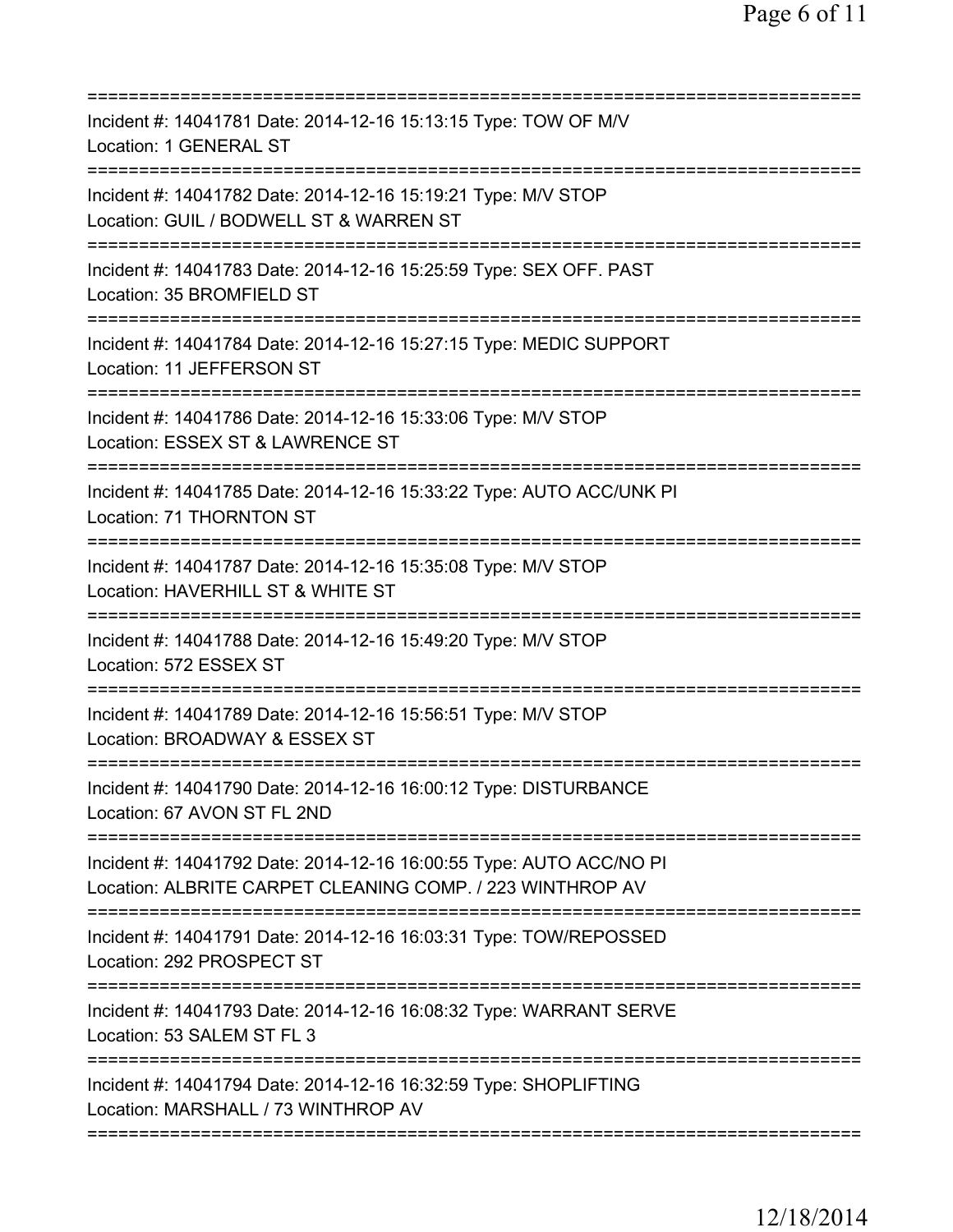| Incident #: 14041795 Date: 2014-12-16 16:33:38 Type: FRAUD<br>Location: 5 W HAWLEY ST                                   |
|-------------------------------------------------------------------------------------------------------------------------|
| Incident #: 14041796 Date: 2014-12-16 16:39:27 Type: COURT DOC SERVE<br>Location: 50 BROADWAY                           |
| Incident #: 14041797 Date: 2014-12-16 16:50:58 Type: GENERAL SERV<br>Location: 54 MELVIN ST #10-21                      |
| Incident #: 14041798 Date: 2014-12-16 16:55:13 Type: AUTO ACC/NO PI<br>Location: COMMONWEALTH DR & MARSTON ST           |
| =======================<br>Incident #: 14041799 Date: 2014-12-16 17:05:39 Type: LARCENY/PAST<br>Location: 154 DRACUT ST |
| Incident #: 14041800 Date: 2014-12-16 17:25:14 Type: M/V STOP<br>Location: 599 CANAL ST                                 |
| Incident #: 14041801 Date: 2014-12-16 17:34:18 Type: M/V STOP<br><b>Location: PARKER ST</b>                             |
| Incident #: 14041802 Date: 2014-12-16 17:36:35 Type: M/V STOP<br><b>Location: FRANKLIN ST</b>                           |
| ------------<br>Incident #: 14041803 Date: 2014-12-16 17:37:32 Type: M/V STOP<br>Location: S BROADWAY & SALEM ST        |
| Incident #: 14041804 Date: 2014-12-16 17:42:16 Type: M/V STOP<br>Location: HAMPSHIRE ST & LOWELL ST                     |
| Incident #: 14041805 Date: 2014-12-16 17:54:57 Type: M/V STOP<br><b>Location: CENTRAL BRIDGE</b>                        |
| Incident #: 14041806 Date: 2014-12-16 17:57:16 Type: M/V STOP<br><b>Location: LOWELL ST</b>                             |
| Incident #: 14041807 Date: 2014-12-16 18:00:43 Type: WARRANT SERVE<br>Location: 373 HOWARD ST                           |
| Incident #: 14041808 Date: 2014-12-16 18:03:02 Type: M/V STOP<br>Location: METHUEN ST & MILL ST                         |
| Incident #: 14041809 Date: 2014-12-16 18:11:53 Type: M/V STOP                                                           |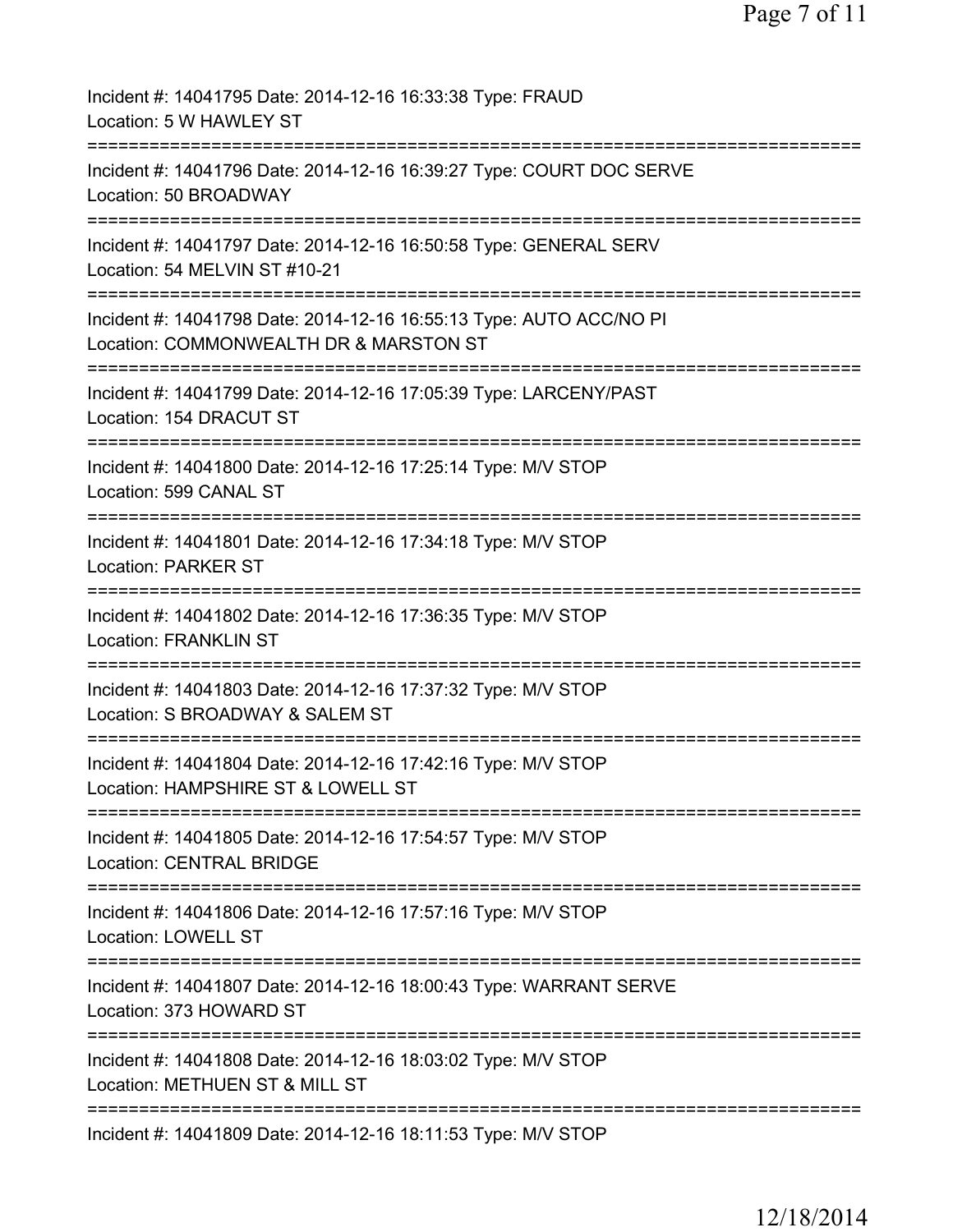| Location: 473 HIGH ST<br>===============================                                                                                        |
|-------------------------------------------------------------------------------------------------------------------------------------------------|
| Incident #: 14041810 Date: 2014-12-16 18:21:55 Type: M/V STOP<br><b>Location: MARSTON ST</b><br>================================                |
| Incident #: 14041811 Date: 2014-12-16 18:27:24 Type: M/V STOP<br>Location: MARKET ST & S UNION ST<br>======================================     |
| Incident #: 14041812 Date: 2014-12-16 18:30:06 Type: GENERAL SERV<br>Location: ESSEX ST & FLORAL ST                                             |
| Incident #: 14041813 Date: 2014-12-16 18:41:05 Type: A&B PAST<br>Location: E HAVERHILL ST & PROSPECT ST                                         |
| Incident #: 14041814 Date: 2014-12-16 18:45:17 Type: ASSSIT OTHER PD<br>Location: 333 HOWARD ST                                                 |
| Incident #: 14041815 Date: 2014-12-16 19:06:12 Type: M/V STOP<br><b>Location: MANCHESTER ST</b>                                                 |
| Incident #: 14041816 Date: 2014-12-16 19:08:37 Type: ROBBERY ARMED<br>Location: CRAWFORD ST & N PARISH RD                                       |
| Incident #: 14041817 Date: 2014-12-16 19:14:00 Type: BUILDING FIRE<br>Location: 75 SALEM ST                                                     |
| Incident #: 14041818 Date: 2014-12-16 19:28:47 Type: M/V STOP<br>Location: ELM ST & NEWBURY ST                                                  |
| ====================================<br>Incident #: 14041819 Date: 2014-12-16 19:34:49 Type: M/V STOP<br>Location: E HAVERHILL ST & WOODLAND ST |
| Incident #: 14041820 Date: 2014-12-16 19:39:29 Type: M/V STOP<br>Location: LESLIE ST                                                            |
| Incident #: 14041821 Date: 2014-12-16 19:45:19 Type: M/V STOP<br>Location: E HAVERHILL ST & FERRY ST                                            |
| Incident #: 14041822 Date: 2014-12-16 19:46:41 Type: AUTO ACC/UNK PI<br>Location: MERRIMACK ST & PARKER ST.                                     |
| Incident #: 14041823 Date: 2014-12-16 19:46:59 Type: INVESTIGATION<br>Location: SOVEREIGN BANK NEW ENGLAND / 238 ESSEX ST                       |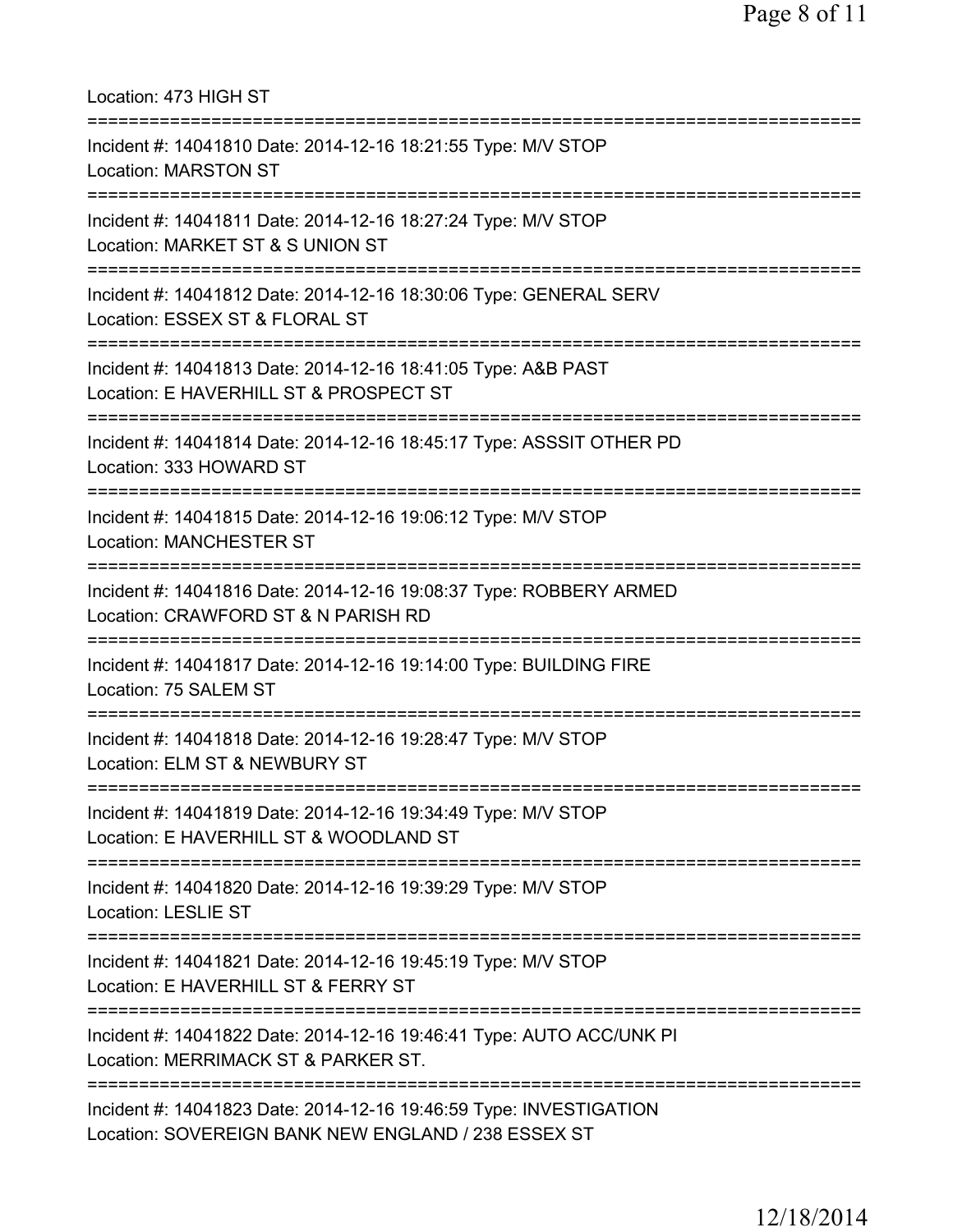| Incident #: 14041824 Date: 2014-12-16 19:59:52 Type: AUTO ACC/NO PI<br>Location: FOXCROFT ST & MT VERNON<br>============================              |
|-------------------------------------------------------------------------------------------------------------------------------------------------------|
| Incident #: 14041825 Date: 2014-12-16 20:02:34 Type: ALARM/BURG<br>Location: EL CESAR RESTURANT / 99 ESSEX ST<br>==================================== |
| Incident #: 14041826 Date: 2014-12-16 20:15:14 Type: UNWANTEDGUEST<br>Location: 486 S UNION ST                                                        |
| Incident #: 14041827 Date: 2014-12-16 20:22:01 Type: TENANT PROB<br>Location: 310 LOWELL ST FL 2                                                      |
| Incident #: 14041828 Date: 2014-12-16 20:34:41 Type: SUS PERS/MV<br>Location: METROPOLITAN CREDIT UNION / 215 S BROADWAY                              |
| Incident #: 14041829 Date: 2014-12-16 20:54:27 Type: M/V STOP<br>Location: CANAL ST & UNION ST<br>==========================                          |
| Incident #: 14041830 Date: 2014-12-16 20:57:22 Type: ALARM/BURG<br>Location: HENRY JEWLERS / 77 ESSEX ST<br>==========================                |
| Incident #: 14041831 Date: 2014-12-16 21:13:57 Type: M/V STOP<br>Location: 235 BROADWAY                                                               |
| Incident #: 14041832 Date: 2014-12-16 21:16:09 Type: HOME INVASION<br>Location: 142 WATER ST                                                          |
| Incident #: 14041833 Date: 2014-12-16 21:17:26 Type: SUS PERS/MV<br>Location: HAVERHILL ST & WEST ST                                                  |
| ;===============================<br>Incident #: 14041834 Date: 2014-12-16 21:22:13 Type: SUICIDE ATTEMPT<br>Location: 360 LAWRENCE ST                 |
| Incident #: 14041835 Date: 2014-12-16 21:30:58 Type: ALARM/BURG<br>Location: RESD; FRANCISCO SANTIAGO9786885151 / 20 BEACONSFIELD ST                  |
| Incident #: 14041836 Date: 2014-12-16 21:48:15 Type: M/V STOP<br>Location: 7 BROADWAY                                                                 |
| Incident #: 14041837 Date: 2014-12-16 21:50:06 Type: M/V STOP<br><b>Location: HOLLY ST</b>                                                            |
|                                                                                                                                                       |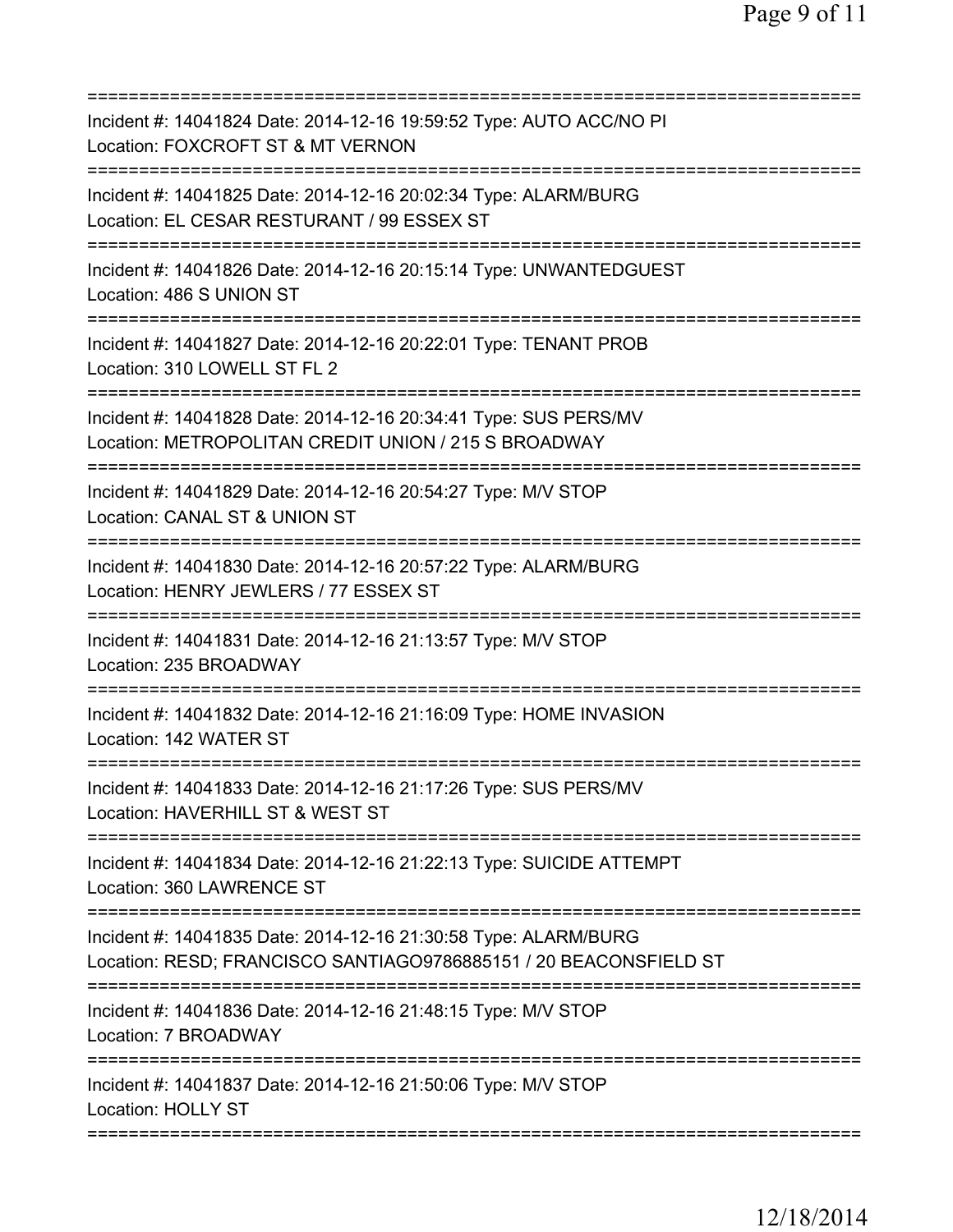| Incident #: 14041838 Date: 2014-12-16 21:52:10 Type: DISTURBANCE<br>Location: 236 E HAVERHILL ST                                                     |
|------------------------------------------------------------------------------------------------------------------------------------------------------|
| Incident #: 14041839 Date: 2014-12-16 21:58:36 Type: ALARM/BURG<br>Location: OUR HOUSE / 168 NEWBURY ST                                              |
| Incident #: 14041840 Date: 2014-12-16 22:00:44 Type: M/V STOP<br>Location: 160 FRANKLIN ST                                                           |
| Incident #: 14041841 Date: 2014-12-16 22:08:25 Type: M/V STOP<br>Location: BROADWAY & CROSS ST                                                       |
| Incident #: 14041842 Date: 2014-12-16 22:14:20 Type: M/V STOP<br>Location: ESSEX ST & WINTER ST                                                      |
| ===========================<br>Incident #: 14041843 Date: 2014-12-16 22:15:55 Type: M/V STOP<br>Location: BROADWAY & CEDAR ST                        |
| ==========================<br>----------<br>Incident #: 14041844 Date: 2014-12-16 22:22:36 Type: A&B D/W/ PROG<br>Location: BROADWAY & MANCHESTER ST |
| Incident #: 14041845 Date: 2014-12-16 22:47:56 Type: KEEP PEACE<br>Location: 19 TEWKSBURY ST FL 2                                                    |
| Incident #: 14041846 Date: 2014-12-16 22:49:56 Type: ALARM/HOLD<br>Location: PEOPLES UNITED BANK9787257530 / 10 S BROADWAY                           |
| Incident #: 14041847 Date: 2014-12-16 22:54:58 Type: DOMESTIC/PROG<br>Location: 83 WARREN ST FL 2                                                    |
| Incident #: 14041848 Date: 2014-12-16 23:10:37 Type: M/V STOP<br>Location: 34 TREMONT ST                                                             |
| Incident #: 14041849 Date: 2014-12-16 23:11:12 Type: M/V STOP<br><b>Location: LEBANON ST</b>                                                         |
| Incident #: 14041850 Date: 2014-12-16 23:27:38 Type: M/V STOP<br>Location: BROADWAY & METHUEN ST                                                     |
| Incident #: 14041851 Date: 2014-12-16 23:36:39 Type: LARCENY/PAST<br>Location: 637 ANDOVER ST                                                        |
| Incident #: 14041853 Date: 2014-12-16 23:39:39 Type: DOMESTIC/PROG                                                                                   |